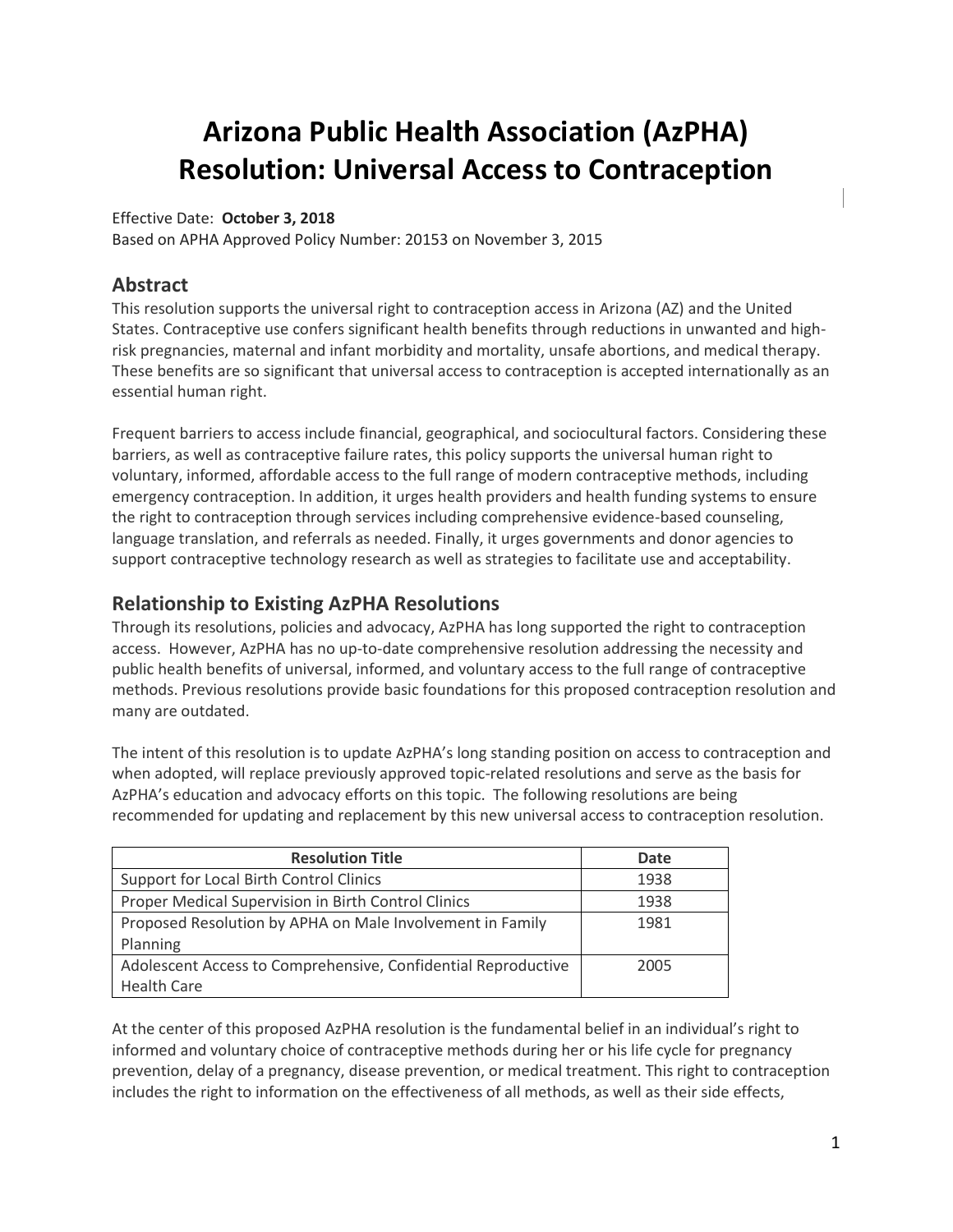reversibility, and other related issues, to enable voluntary and informed contraception choice.[1–4] Ideally, a person's literacy or income level or place of residence would not limit informed contraceptive choice.[1,4,5] This comprehensive resolution on universal access to contraception contributes to AzPHA's mission to improve public health and achieve equity in health status; it is an essential component of AzPHA's priority to ensure rights to health and health care.

## **Problem Statement**

The development of safe, effective contraception is widely considered to be one of the greatest public health achievements of the 20th century.[6] Contraception allows individuals to safely space and limit their pregnancies and reduces unintended pregnancies, unsafe abortions,[7] and maternal morbidity and mortality.[8] Contraception also improves birth outcomes, slows population growth, and improves socioeconomic status.[9–12] Contraception plays a pivotal role in the well-being and health of women and gives individuals control over their sexuality, fertility, and reproduction.

Many contraceptive methods reduce the risk of endometrial and ovarian cancers, are therapeutic agents for menstrual-related disorders, and have other proven health benefits.[12] Evidence has shown definitively that the relative risk associated with use of any tested method of contraception is significantly lower than the risks from pregnancy, childbirth, and unsafe abortion.[13]

## **Evidence-Based Strategies to Address the Problem**

With universal access to contraception, individuals make choices resulting in positive public health outcomes. There is extensive historical and evolving evidence over the past 60 years, both domestically and internationally, supporting many strategies to improve contraception access and use. Studies [14– 17] have shown the success of the following strategies:

- Comprehensive, evidence-based sexuality and contraception education and counseling without bias, discrimination, or coercion;
- A focus on antenatal, childbirth, and postpartum visits as key opportunities to reach clients for family planning services;
- Advocacy and community outreach projects engaging multiple disciplines and including social media, social and community gathering locations, peer-to-peer engagement, behavioral modification programs, condom negotiation training, and group engagement;
- Voluntary and client-centered choices of contraceptive methods;
- Availability of community-based reproductive health services;
- Low- or no-cost provision of contraception and reproductive health services;
- Adequate and accessible referral systems in the case of conscientious objection; and
- Safe and affordable access to emergency contraception and legal abortion.

These strategies have demonstrated higher rates of effective contraception use, lower unintended pregnancy rates, and improved birth spacing. Use of these findings to drive health policies has demonstrated the same results on a larger scale.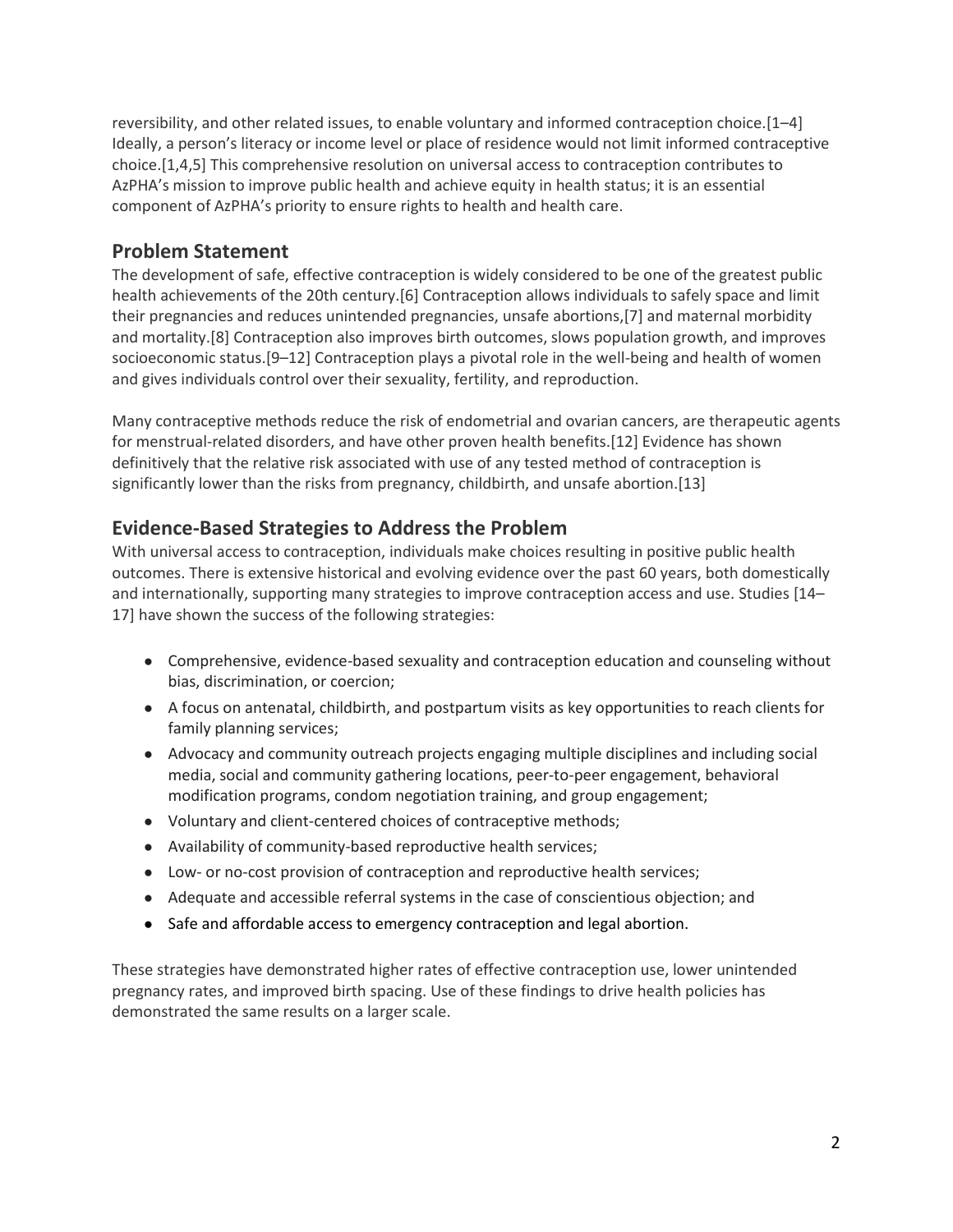#### **Whereas AzPHA Supports Universal Rights to Contraception Access;**

The AzPHA urges protection and fulfillment of rights to safe, voluntary, confidential access to the full range of contraceptive methods without barriers, regardless of age, marital status, gender identity, ethnicity, sexual orientation, religious background, socioeconomic status, geography, health status (including chronic disease, especially HIV/AIDS), nationality, immigration status or other demographic characteristics.

# **Whereas AzPHA Strives to Ensure Universal Access to Evidence-Based Contraceptive Information and Services;**

The AzPHA supports comprehensive and evidence-based reproductive health education curricula for doctors, nurses, clinicians, and non-clinicians providing primary health care so that relevant content on all currently available contraceptive methods is routinely integrated into the education of all individuals involved in the delivery of contraceptive services.

The AzPHA urges health systems to address the main barriers to access to contraception in their local/national context, such as legal, financial, and geographical factors; gender-based violence; and sociocultural factors. Also, measures should be taken to ensure implementation of referral systems for contraceptive or abortion services in cases of conscientious objection.

The AzPHA supports the right of all individuals to evidence-based, comprehensive contraceptive counseling and education free from personal bias, including information on risks, benefits, effectiveness, proper usage, alternatives, and adverse effects, accompanied by a comprehensible, culturally/linguistically appropriate informed consent process.

The AzPHA urges that health policies and regulations guarantee universal access to emergency contraception in cases of sexual violence, rape, contraception failure, and other instances of unprotected sexual intercourse.

The AzPHA supports the principle of voluntary and informed choice under all circumstances and opposes practices that coerce or exert undue pressure to use contraception or to use methods unacceptable to the user.

The AzPHA urges governments and organizations to respect, protect, and fulfill sexual and reproductive health and rights, including actions to make modern contraception and safe legal abortion available, accessible, and affordable for all Arizonans.

# **Whereas AzPHA Advocates to Ensure Adequate Funding of Universal Contraception;**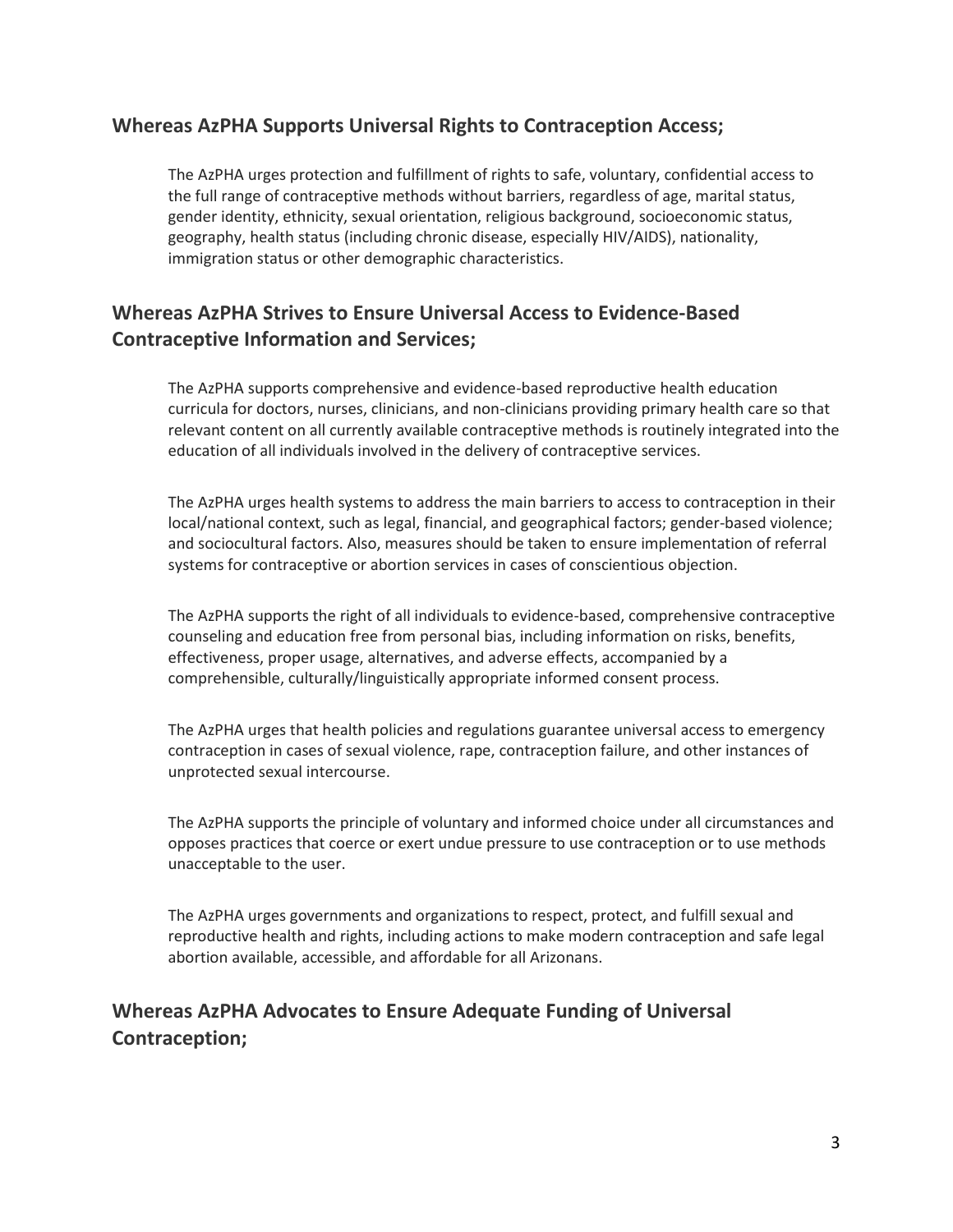The AzPHA urges that health funders and payers, public and private, cover the cost of all contraceptives that have been shown to be effective in preventing pregnancy or are medically indicated.

The AzPHA advocates adequate government and private funded programs and services aimed at prevention and management of unintended pregnancies (for all women and men, regardless of citizenship status) that include contraceptive methods, access to emergency contraception and legal and safe abortion.

## **Whereas AzPHA Supports Contraceptive Access through Research and Development;**

The AzPHA urges the continued development of contraceptive technology to improve the safety, effectiveness, and acceptability of methods for both men and women. AzPHA further urges new, ongoing, and increased funding (from both public and private sources) to support research designed to address factors enhancing or limiting voluntary and informed contraceptive use in diverse cultural and social settings.

Therefore, be it resolved that the AzPHA supports and advocates for the rights to universal access and delivery of contraception services throughout Arizona, including ongoing comprehensive education, funding, use of evidenced-based information and services, and research efforts for such services.

#### **References**

1. United Nations Population Fund and Center for Reproductive Rights. Briefing paper: the right to contraceptive information and services for women and adolescents. Available at: http://www.unfpa.org/resources/rightscontraceptive-information-and-services-women-and-adolescents. Accessed December 15, 2015.

2. Cook RJ, Dickens BM, Fatahalla MF. Reproductive Health and Human Rights: Integrating Medicine, Ethics and Law. Oxford, England: Oxford University Press; 2003.

3. Population Reference Bureau. Contraceptive evidence: questions and answers. Available at: http://www.prb.org/pdf13/contraceptive-evidence-2013.pdf. Accessed December 15, 2015.

4. Hardee K, Kumar J, Newman K, et al. Voluntary, human rights–based family planning: a conceptual framework. Stud Fam Plann. 2014; 45:1–18.

5. Singh S, Darroch JE. Adding it up: the costs and benefits of investing in sexual and reproductive health. Available at: http://www.unfpa.org/adding-it-up. Accessed December 15, 2015.

6. Centers for Disease Control and Prevention. Achievements in public health, 1900–1999: family planning. MMWR Morb Mortal Wkly Rep. 1999;48:1073–1080.

7. Peipert JF, Madden T, Allsworth JE, Secura GM. Preventing unintended pregnancies by providing no-cost contraception. Obstet Gynecol. 2012;120:1291–1297.

8. Cleland J, Conde-Agudelo A, Peterson H, Ross J, Tsui A. Contraception and health. Lancet. 2012;380:149–156.